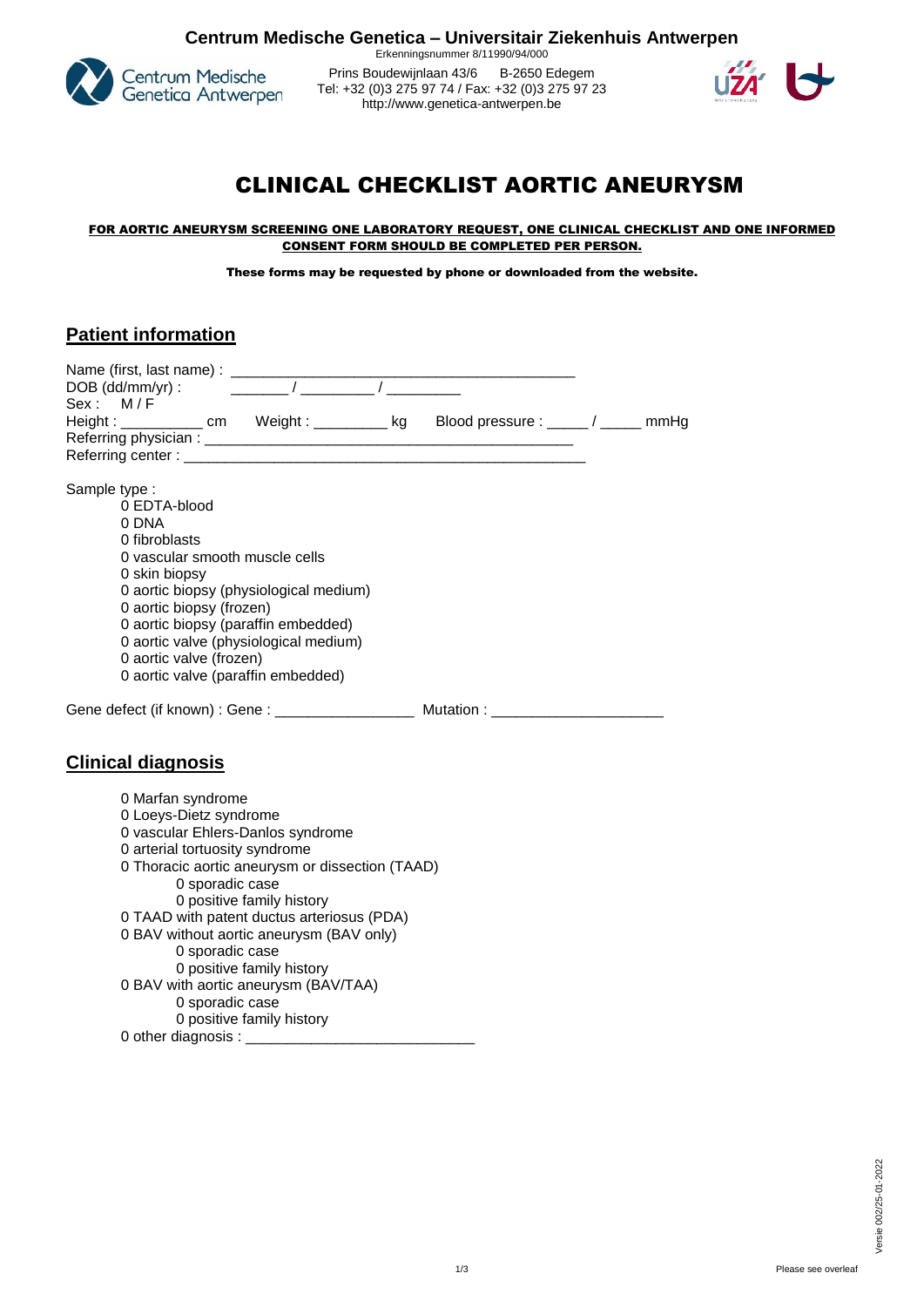## **Phenotypic features (1)**

| Cardiovascular (echo date : ____/ _____/ _                     |                                                                                  |  |  |  |
|----------------------------------------------------------------|----------------------------------------------------------------------------------|--|--|--|
|                                                                |                                                                                  |  |  |  |
| Aortic measurements                                            | Current medications:                                                             |  |  |  |
| Aortic valve annulus :                                         | <b>nominal</b>                                                                   |  |  |  |
| Aortic root (sinus Valsalva) :                                 | mm<br><b>Contract Contract</b>                                                   |  |  |  |
| Sinotubular junction:                                          | mm<br>the control of the control of the control of                               |  |  |  |
| Ascending aorta:                                               | <b>Example 19</b>                                                                |  |  |  |
| Aortic arch:                                                   | $\frac{1}{2}$ mm                                                                 |  |  |  |
| Descending aorta:                                              | $\sim$ mm                                                                        |  |  |  |
| Aortic dissection : at age ______________ yrs                  |                                                                                  |  |  |  |
| 0 Type A                                                       |                                                                                  |  |  |  |
| 0 Type B                                                       |                                                                                  |  |  |  |
| Prior dilation: Y/N/Unknown                                    |                                                                                  |  |  |  |
| Aortic surgery : at age _______________ yrs                    |                                                                                  |  |  |  |
| Aortic tortuosity: Y/N/Unknown                                 |                                                                                  |  |  |  |
| Aortic valve: 0 tricuspid 0 bicuspid                           |                                                                                  |  |  |  |
| 0 stenotic - gradient : ____________ mmHg                      |                                                                                  |  |  |  |
|                                                                | 0 insufficiency : grade $0 - 1 - 2 - 3$ (none-mild-moderate-severe)              |  |  |  |
| 0 mitral valve prolapse : Y / N / Unknown<br>Mitral valve:     |                                                                                  |  |  |  |
| 0 stenotic - gradient : _____________ mmHg                     |                                                                                  |  |  |  |
|                                                                | 0 insufficiency : grade $0 - 1 - 2 - 3$ (none-mild-moderate-severe)              |  |  |  |
| Main pulmonary artery:                                         |                                                                                  |  |  |  |
| 0 normal                                                       |                                                                                  |  |  |  |
| 0 dilatation (diameter : ______ mm)                            |                                                                                  |  |  |  |
| 0 stenotic :<br>0 truncal                                      |                                                                                  |  |  |  |
| 0 peripheral                                                   |                                                                                  |  |  |  |
| Patent ductus arteriosus: Y/N - surgery at age: _____ yrs      |                                                                                  |  |  |  |
| Atrial septum defect: Y/N - surgery at age: ______ yrs         |                                                                                  |  |  |  |
| Ventricular septum defect : Y / N - surgery at age : _____ yrs |                                                                                  |  |  |  |
|                                                                | Other congenital heart defect : Y/N/Unknown, if yes : type : ___________________ |  |  |  |
|                                                                |                                                                                  |  |  |  |
|                                                                |                                                                                  |  |  |  |
|                                                                | Other arterial stenosis: Y/N/Unknown, if yes: location: ________________________ |  |  |  |
|                                                                | Other arterial tortuosity: Y/N/Unknown, if yes : location : ____________________ |  |  |  |

#### **Craniofacial**

| Age : ____ Outercanthal : ____ cm                    |        | Innercanthal: cm  | Interpupillary : $\frac{1}{1}$ cm |
|------------------------------------------------------|--------|-------------------|-----------------------------------|
| Downslanting palpebral fissures: Y / N / NE          |        |                   |                                   |
| Hypertelorism: Y/N/NE                                |        | Blepharophimosis: | Y/N/NE                            |
| Post. rotated ears: Y/N/NE                           |        | Crumpled ears:    | Y/N/NE                            |
| Cleft palate :                                       | Y/N/NE | High palate:      | Y/N/NE                            |
| Bifid uvula:                                         | Y/N/NE | Broad uvula:      | Y/N/NE                            |
| Malar hypoplasia :                                   | Y/N/NE | Beaked nose:      | Y/N/NE                            |
| Retrognathia :                                       | Y/N/NE | Micrognathia:     | Y/N/NE                            |
| Dolichocephaly:                                      | Y/N/NE | Long face:        | Y/N/NE                            |
| Craniosynostosis: Y/N - closed sutures : ___________ |        |                   | Cranial asymmetry: Y / N          |
| Other: $\qquad \qquad$                               |        |                   |                                   |

#### **Ophtalmological**

| Exotropia:           |        | $Y/N/NE$ - surgery at age : ____                  |        |
|----------------------|--------|---------------------------------------------------|--------|
| Esotropia :          |        | $Y/N/NE$ - surgery at age : $\frac{1}{2}$         |        |
| Proptosis :          | Y/N/NE |                                                   |        |
| Blue sclerae :       | Y/N/NE |                                                   |        |
| Lens (sub)luxation : | Y/N/NE | Scleral/corneal fragility:                        | Y/N/NE |
| Retinal detachment:  | Y/N/NE | Tortuosity retinal arteries :                     | Y/N/NE |
| Keratoconus/globus : | Y/N/NE | Retinal degenaration :                            | Y/N/NE |
| Myopia:              |        | Y / N / NE - diopters : L : - ________ R : - ____ |        |
| Other:               |        |                                                   |        |